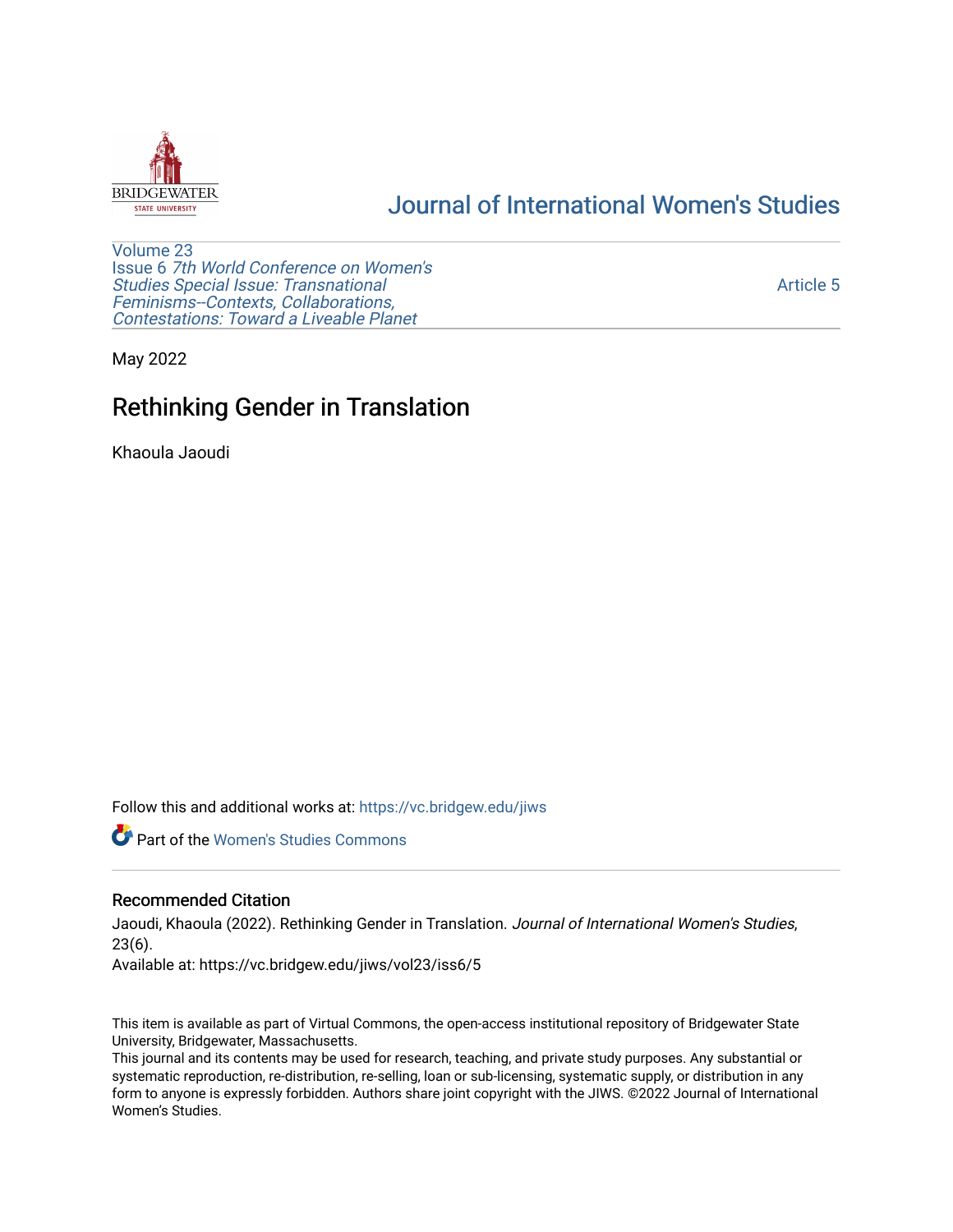# **Rethinking Gender in Translation**

By Khaoula Jaoudi<sup>1</sup>

#### **Abstract**

The mediator between people all over the world is language, and translation is the means by which we can cross borders. Translation can play an important role in moving towards a common livable world of coexistence and transnationality. Feminist translation theory emerged from the shared struggle women and translation experience; it criticizes the concepts that place both women and translation at the bottom of the literary and social scale. "La liberation des femmes passé par le language" is a famous saying among women of the 1970s feminist movement which indicates that women must be first liberated from language. And since translation is made of language, it is considered by feminist thought to be the best field in which they can nourish language. A critique of sexism in language goes through several stages: it corrects the vocabulary, examines the feminine symbols in language, and gives voice to gender in language since gendered language is responsible for creating misinterpretations. Hence, in this paper I am going to examine the intersection between feminism and translation. I will investigate how feminist translation can give birth to reformist recreations of an original text that is dominantly masculine by recovering the feminine that is obscured and made invisible by masculine grammar. In addition, I will also discuss how translation gives another life to the original text by using different strategies to make gender visible in the text's language so that women can be heard. Finally, I am going to discuss women's translation of the sacred by comparing two feminist translations of the Quran.

*Keywords*: Translation, Transnationality, Gender, Sacred, Comparativism, Feminism

# **Introduction**

# "Every act of communication is a miracle of translation."– Ken Liu

Translation is the best literary means of expression for gender oppression. During the English Renaissance, women largely participated in the practice of the sacred translation when they were prevented from any other type of writing. This represents literary gender roles that create intensified tension between gender positions. Translation is considered the rebirth of the original text and because of translation we remember the original. However, considering translation is an interpretation, it does not restate the original's ideas as they are. Translation is a rewriting, recreation, and reproduction that stems from the translator's interpretation of the text. Hence, my paper will discuss how female translators give another life to the original text through using different strategies to make gender visible in the text's language, with sacred texts in particular. I am reading two English translations of the Quran which work as new

<sup>&</sup>lt;sup>1</sup> Khaoula Jaoudi is a PhD student "Interactions in Literature, Culture and Society Doctoral Program" at the Department of English, University of Sultan Moulay Slimane, Beni-Mellal, Morocco. She is also currently a teacher of English in Nanchang, China. In addition, she is a country representative in the African American Association of Women, Gender and Sexuality (AAAWGS). Her research interests include Philosophy, Cultural studies, Translation, Gender and Sexuality. She has worked as an adjunct professor for two years (2017-2019) at University Ibn Zohr, Agadir, Morocco. Email: [Khaoula.jaoudi94@gmail.com](mailto:Khaoula.jaoudi94@gmail.com) LinkedIn: <https://www.linkedin.com/in/khaoula-jaoudi-9b920b140/>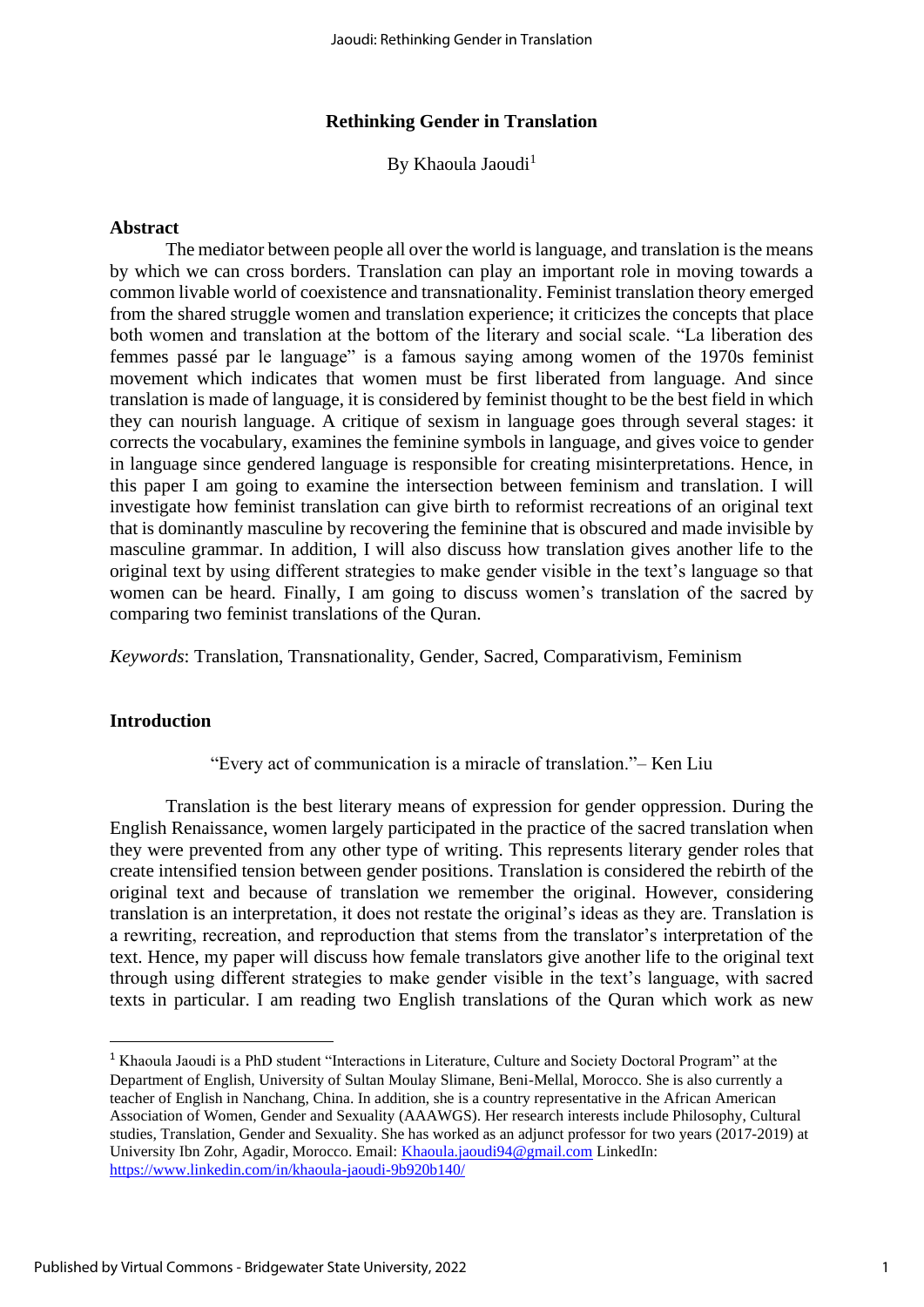readings of the sacred, especially gendered verses. In this paper, first, I write about how translation can serve as the other life of the original text, thus equal to it rather than inferior and subordinate. Next, I speak about feminists' contribution to the translation field (their use of new translating strategies to give voice to feminine in language). Finally, I present a comparative study of two English translations of the Quran, namely Laleh Bakhtiar's *The Sublime Quran* and *The Quran: A Reformist Translation* by Edip Yuksel, Layth Saleh al-Shaiban, and Martha Schul.

# **Translation as Rebirth**

The definition of translation is stuck in the traditional vision that it is an act of transferring meaning from the original language to another. The translated text is depicted as weak and treated as second hand in relation to the original which is considered superior; even its name 'original' gives it immense credibility in relation to its translation. This traditional belief imprisons the original and the translation inside the binary opposition framework and sees the second dependent on the first; it also diminishes all aspects of cultural residues. Susan Bassnett argues that translation must overcome this old rigid concept and move to a more inclusive vision of conceptualizing translation as an active process interrelated with cultural and political systems (66). In addition, translation must no longer be treated as inferior or servant to the author or the original text. Henceforth, polarities and binaries must be deconstructed to achieve a better understanding of social and literary relations. Through deconstruction we can also abolish the belief that equivalence in translation is a one to one premise, rather, we shall consider translation an independent entity just like any other literary text.

As noted by Simon, "Translation is consistently represented as an unequal struggle for authority over the text: the author is the landlord, the translation simply a tenant" (Simon 9). Hence, the translator and translation are never treated equally to the original text and its author. The translator is not a passive servant who reproduces the norms of the receiving culture. He/she transmits his/her subjectivity and critical interventions in the active process of recreation in which they can formulate and reformulate aesthetic and ethical goals. This existing tension goes back to matters of power as Lori Chamberlain argues:

> "What proclaims itself to be an aesthetic problem is represented in terms of sex, family, and the state, and what is consistently at issue is power… I would argue that the reason translation is so overcoded, so overregulated, is that it threatens to erase the difference between production and reproduction which is essential to the establishment of power". (465)

Opposing the traditional outlook on translation, according to Barbara Godard's theory of metonymic nature of translation, translation is a reworking of meaning, a continuation of meaning creation within a network of social discourses rather than merely a transfer from one language to another. This theory breaks the typical definition of translation as a second hand to the original, superior text. Translation gives birth to meaning and conceptions; it is an active process of recreation and reproduction. Thus, it is not supposed to always refer to the original. In fact, because of translations, the original works would reach a death date and be forgotten. Even sometimes, translations are more known than the original text; i.e. Paulo Coelho's works are more read in English than in its original language, which is Portuguese.

Walter Benjamin, in his famous essay "The task of the Translator", declares that the translation and the original have different stances in the world of art. This justifies that he does not see translation as inferior to the original; rather, it is a text that performs a communicative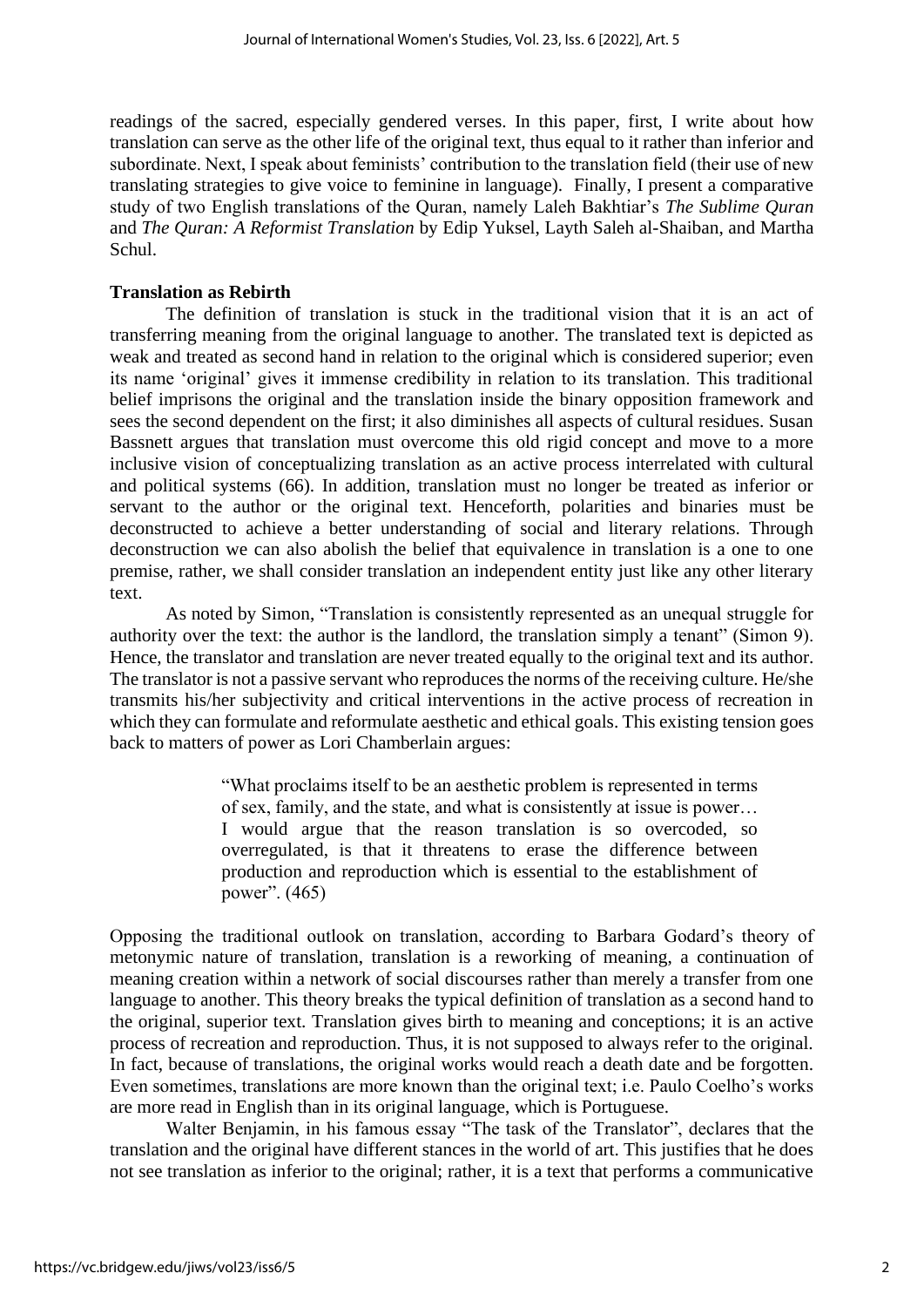transmitting function. "For a translation comes later than the original, and since the important works of world literature never find their chosen translators at the time of their origin, their translation marks their stage of continued life" (Benjamin 254). He further argues that a good translation does not have any inherent significance in the original and that translations are not merely transmissions of meaning; it never owes its existence to the original work nor does it serve the original. Translation permits the original's life to reach its latest renewal and disclosure. Moreover, the traditional term used in discussing matters of translation is 'fidelity' which aims at providing faithful reproduction of words. However, if we want to argue on a theory of translation that surpasses the typical process of reproducing meaning, we must overcome this idea of defining translation in terms of faithfulness because it suggests reliance on another text. Benjamin states:

> "A translation, instead of imitating the sense of the original, must lovingly and in detail incorporate the original's way of meaning, thus making both the original and the translation recognizable as fragments of a greater language, just as fragments are part of a vessel… On the other hand, as regards the meaning, the language of a translation can-in fact, must-let itself go, so that it gives voice to the intention of the original not as reproduction but as harmony, as a supplement to the language in which it expresses itself, as its own kind of intention. Therefore, it is not the highest praise of a translation, particularly in the age of its origin, to say that it reads as if it had originally been written in that language" (260).

Although, Translation touches lightly on matters of sense, it has to pursue its own course sponsored by the laws of cultural and linguistic freedom. Translation must be set free; as Benjamin mentions, the most important task in translating is to free language from the constraints of the history of the original text. Thus, to free language from its gender, racial and oppressing tendencies:

> "It is the task of the translator to release in his own language that pure language which is exiled among alien tongues, to liberate the language imprisoned in a work in his re-creation of that work. For the sake of the pure language, he breaks through decayed barriers of his own language" (Benjamin 261).

Translation and women share the same status of inferiority and subordination throughout history—women being inferior to men and translation to the original text—and they are both seen as the weakest in the line of hierarchies. Thus, translation is considered as culturally taking the female position of discursive inferiority in society. So, female translators easily associate themselves with translation: "I am a translation because I am a woman" (De Lotbiniére-Harwood 95).

#### **Feminist Translation Theory**

Feminist translation theory emerged from the shared struggle women and translation experience; it criticizes the concepts that place both women and translation at the bottom of the literary and social scale. Thus, feminist translators believe that translation has been feminized and investigate the authoritarian structure that lies behind this marginalization. Feminists also seek to challenge those demeaned terms in language that refer to translation and replace it with terms which celebrate the active nature of translation practices. The cultural turn in translation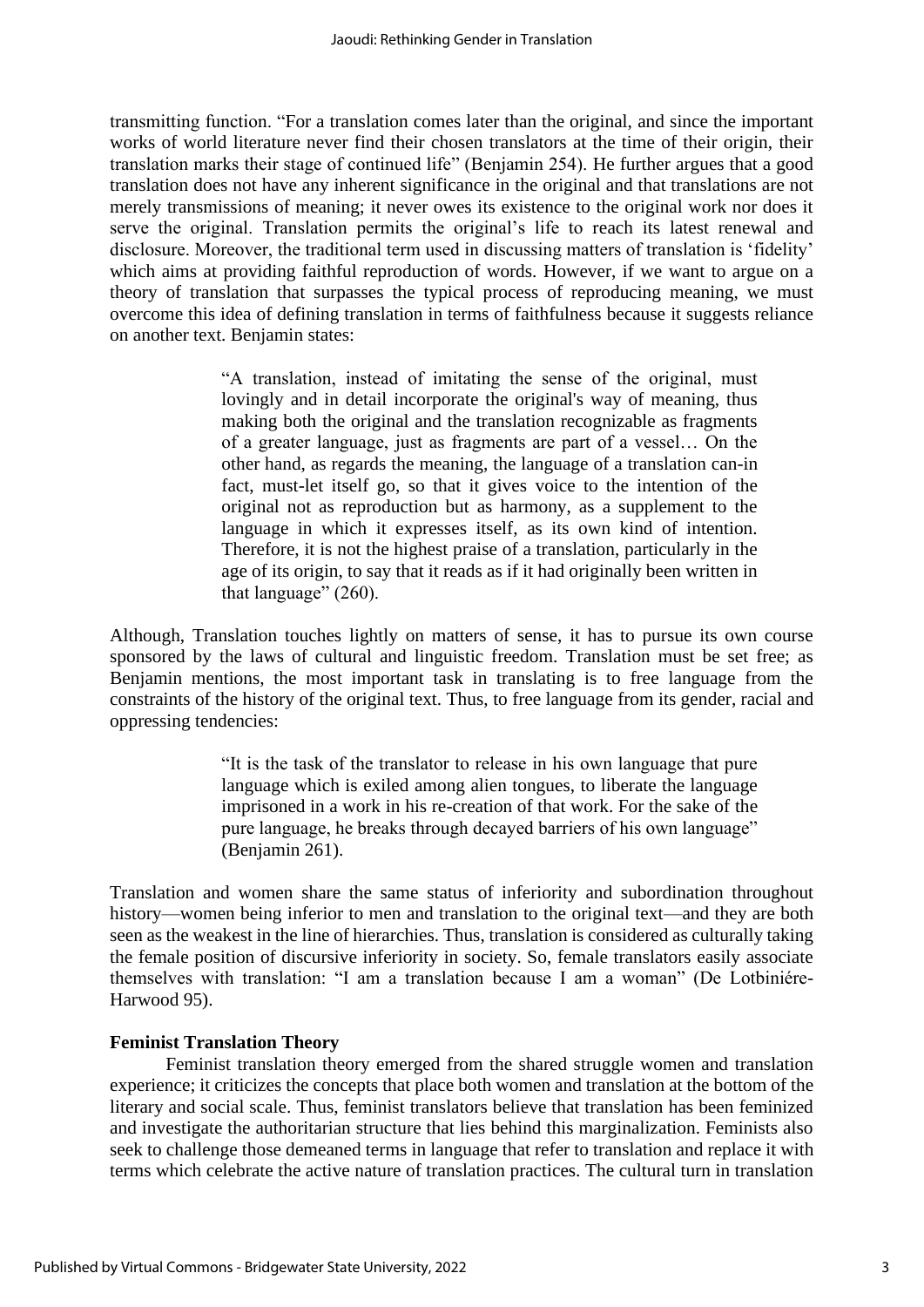studies helps define the field as a process which works through ideology; it also depicts translation as fully related to other modes of communication which settled ground for an encounter with feminism. As a result, we can say that translation is affected by culture through and through. "Like Homi bhabha, Gayatri Spivak challenges the meaning of translation within a universe of shifting borders, emphasizing the powers of translation to define and articulate otherness" (Simon 5). Thus, Feminist translation tends to recover the feminine obscured and made invisible by masculine grammar.

Feminist translation takes the challenge of questioning the very basic relations of words to objects and emotions and how it produces the mechanisms of representation. Hence, translation becomes a process which rejects fixed meanings and advocates a rewriting in which subjectivity is at work. The main term feminists concentrate on in doing translation is 'fidelity'; as discussed earlier, this term is constantly related to the history of translation and gender since both spouses and translations are expected to be faithful and devoted. It is a common quest for both fields to reconstruct the meaning of fidelity and its association with women and translation. Another important factor in the translation process is the translating subject which has always taken a controversial stance in the world of translation especially that the field constructed a history of gender hierarchy. Thus, the stamp of the translator finds its way within the recreation of a set of discursive provisions. Feminist translators cave their way to make their identity, subjectivity, agency, and critical stance visible in their translations through their use of new vocabularies and reproduction of meaning. Therefore, the female translator determines the meaning of the text as a creative and reproductive act.

# *Feminist translation strategies*

Translators are completely indulged in the process of transmission and highly interested in using different tools in the translation practice. As a means to make their voice heard in the target language and to voice their agency, feminists make great use of different translating strategies. Louise Von Flotow presents the following:

- 1. Supplementing: this is generally a language play method in which the translator makes creative moves on the linguistic level. Thus, it makes it easier for the female translator to set free her/his creativity which voices her agency and challenges the type of gender discriminative language others use.
- 2. Preface and footnotes: used by many feminist translators to make visible the intention of the translator to guide the reader, as it also sheds light on the process of translation itself.
- 3. Hijacking: it is the most sensitive strategy because it directs its attention towards the texts that have no feminist tendencies to correct its sexist exclusive language.

The next example shows both hijacking and prefacing techniques: Lise Gauvin writes in the preface of her translation of Susanne de Lotbiniere-Harwood *Lettre d'une Autre,* "My translation practice is a political activity aimed at making language speak for women. So my signature on a translation means: this translation has used every translation strategy to make the feminine visible in language" (9).

> 4. Keeping a diary during the translation process: it is considered a theoretical framework of the processes of translation in which the translators discuss issues and problems they encounter.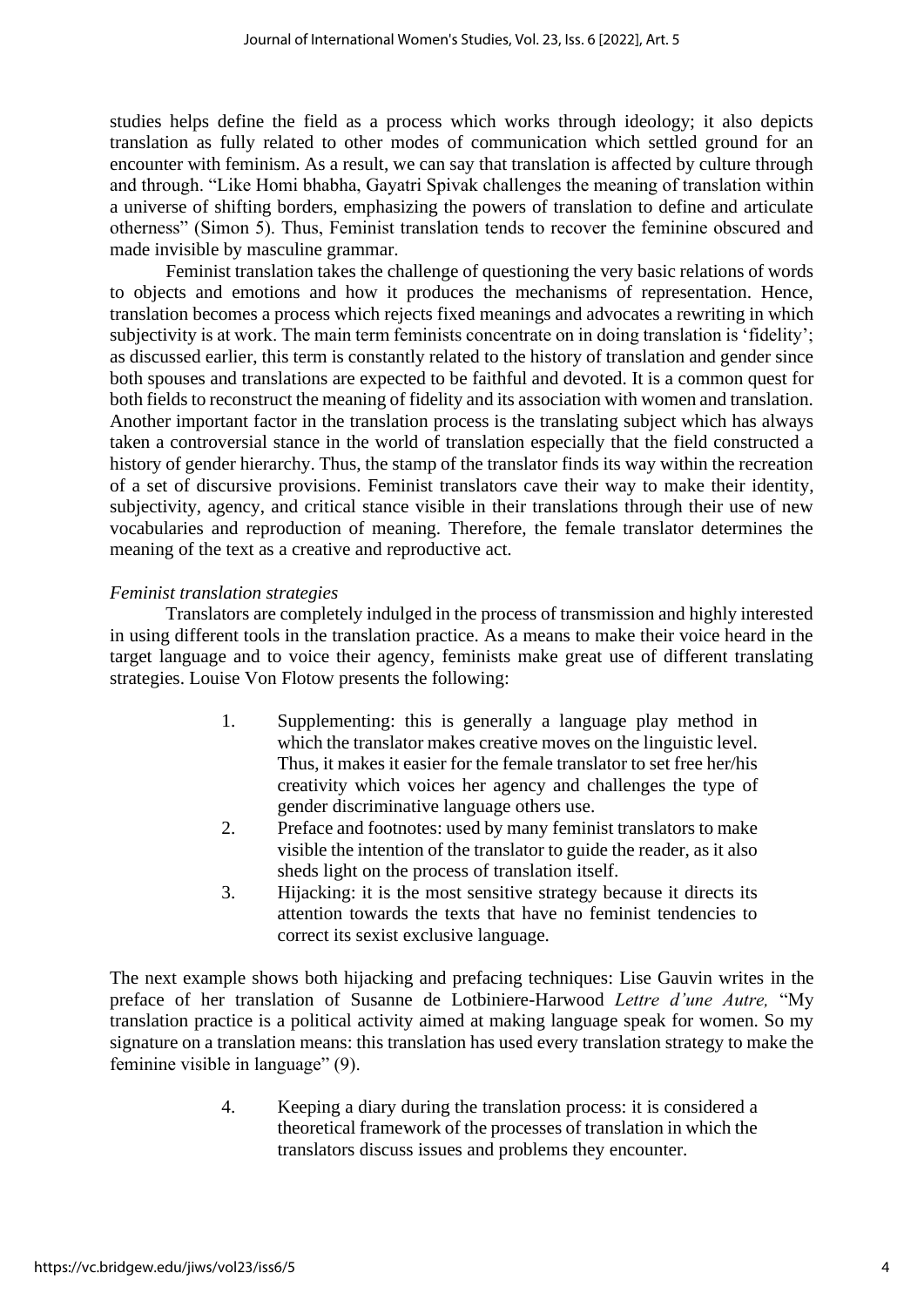"French texts by Bersianik and Michele Causse (1989) have given Susanne de Lotbinière- Harwood the opportunity to develop a translation practice which "aims to make the feminine visible in language so that women are seen and heard in the world." (Simon 19).

These strategies are also undertaken by women translators in translating the Quran to reflect their positions towards femininity and gender roles in Islam; they challenge notions of equivalence and faithfulness.

#### *Gendered language in translation*

"La liberation des femmes passe par le language" is a famous saying among women of the 1970s feminist movement which indicates that women must be first liberated from language. And since translation is made of language, it is considered by feminist thought to be the best field in which they can nourish language. A critique of sexism in language goes through several stages: first, it corrects the vocabulary, examines the feminine symbols in language, and gives voice to gender in language since language is the responsible of creating meaning:

> "For these fields of study, language intervenes actively in the creation of meaning. Like other forms of representation, language does not simply "mirror" reality; it contributes to it. Translation, we know, refers to a process of interlinguistic transfer. Translators communicate, re-write, and manipulate a text in order to make it available to a second language public. Thus, they can use language as cultural intervention, as part of an effort to alter expressions of domination, whether at the level of concepts, of syntax or of terminology" (Simon 8).

Gender differences reside in the linguistic metaphors describing the field and its practices. The first practice in which gender is articulated has a historical context: Women were first initiated with the literary column in the European Middle Ages when they felt excluded from the authorship world. Thus, they took refuge in the discipline of translation as a form of public expression. George Eliot serves as the best example to  $19<sup>th</sup>$  C women translators who used a male pen name so that her works can be taken seriously; she said that the reason behind her decision was to escape the ongoing stereotype that women only write light-hearted romance clichés. Second, translation was an important aspect of the feminist movement and the battle against slavery. Women conduct translation because they believe it enables them to communicate their political and literary agendas. Thus, female translation is an expression of political conviction of a long history of silenced minorities called women:

> "There is an intrinsic interest in unearthing the neglected intellectual and literary work of women: in bringing to light the strong figure of the "translatress" Aphra Behn, in making heard Madame de Staël's ringing appeal to translation as a cure for the ills of sclerotic literatures, in remembering the remarkable creative accomplishments of Constance Garnett and Jean Starr Untermeyer. The goal of this initial survey, however, is not so much to construct an archive as to suggest the kinds of interrelations upon which such genealogies might be built. Rather than provide a simple listing of women translators, this overview seeks to highlight a number of moments when translation became a strong mode of expression for women. These moments show to what extent the role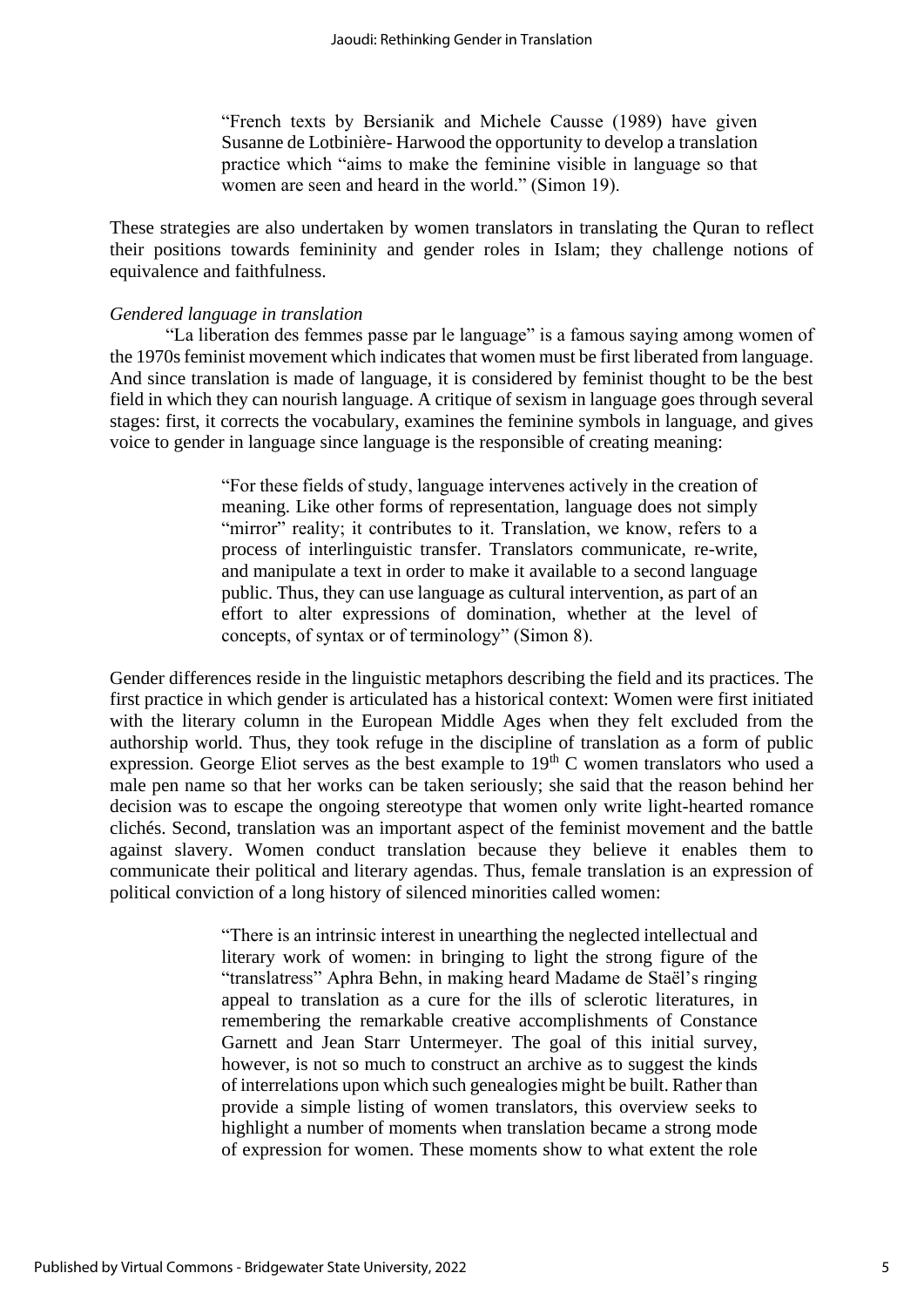of the translator meshes with social values, and how positions in the social hierarchy are reflected in the literary field" (Simon 3).

Most feminist translators in Quebec are highly attentive to gendered language in writing that denounce the present misogyny and phallocentric attitudes of our societies and languages especially French. These feminists saw that gendered language plays a huge role in oppressing women and promoting gender inequality. Simon argues that "Bersianik writes, in effect, to undo a linguistic system and a western philosophical tradition in which women have been continually subdued and silenced by patriarchal law and by a male-oriented grammar and lexicon that have alienated them from their own history, from meaningful patterns of self-expression, and, ultimately, from one another" (16). Women translators put emphasis on two aspects of language which act as a tool for patriarchy: grammatical gender-marking and naming strategies. The former relates to the form rather than meaning, it orders nouns according to gender, class, and hierarchy. The form is what determines how words must behave grammatically. This phenomenon manifests the idea that gender is relational, and it works as an extension to the binary opposition that constructs our thinking and way of life.

Sherry Simon asserts that "Feminism appears as yet another social and ideological stance from which Bible translation can be undertaken" (4). Translating religious texts sheds light on the interpretive task of translation, it also draws attention to the implications of gendered language in the sacred. A suggestion made by several echoes call for versions of the Bible with inclusive rather than exclusive languages which definitely promote sexism; i.e. 'they' is inclusive, whereas 'he' or 'she' is exclusive and discriminative in terms of gender, it also excludes the other. An example of gendered language would be Arabic which consists of gendered terms on every aspect of life. Thus, it is grammatically gendered par excellence. Laleh Bakhtiar, the latest woman who translated the Quran, believes that the Quran's language is universal and thus makes great use of inclusive language to banish the exclusive gendered language which leads to misunderstandings. In brief, feminist translators call for an end to the offending and irrational superiority of the masculine over the feminine in language.

# **Reading Gender into the Quran**

The Quran presents a difficult task in the face of translators because of its complex language and divine origin. Quranic Arabic, unlike modern Arabic, is a classical language that has a rich set of terminology—each word has many different meanings—which renders the translating task difficult even for native speakers. Understanding and interpreting the Quran requires knowledge of its historical and social context and the reason behind each verse's reason of revelation. Moreover, the Quran is written in a complex poetic form which makes the translating task even more troublesome. Thus, an adequate strategy is needed to reflect the original text's style and rhetoric. As a result, many translators are apt for a poetic form of translation, while others stick to prose. Female translators of the Quran into English being mostly Muslims accepted to remain close to the original without adding to the text; they also usually follow the order of chapters and verses. Since Arabic is a highly gendered language whereas English is not, transferring the feminine in language from Arabic to English proves to be a highly difficult mission.

Amina Wadud, an American interpreter of the Quran and scholar of Islam argues in her book *Quran and Women: Rereading the Sacred Text from a Woman's Perspective* that Quran which is written in Arabic transcends gender distinctions to promote universal guidance. Thus, she demonstrates that the Quran surpasses gender constraints in Arabic language to convey universal principles and values: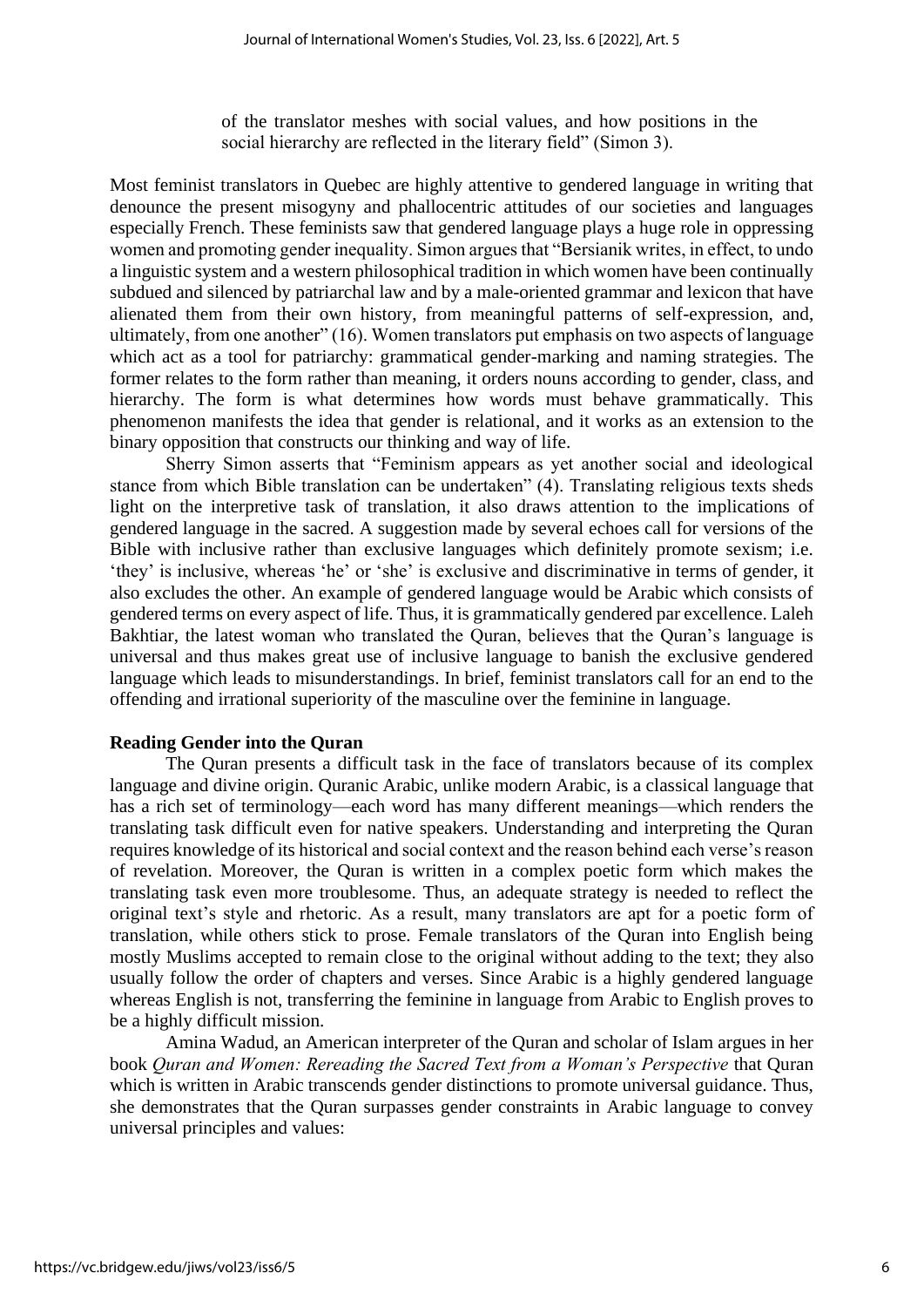"Although each word in Arabic is designated as masculine or feminine, it does not follow that each use of masculine or feminine persons is necessarily restricted to the mentioned gender—from the perspective of universal Qur'anic guidance. A divine text must overcome the natural restrictions of the language of human communication. Those who argue that the Qur'an cannot be translated believe that there is some necessary correlation between Arabic and the message itself. I will demonstrate that gender distinction, an inherent flaw, necessary for human communication in Arabic, is overcome by the text in order to fulfil its intention of universal guidance" (7).

# **Comparing Two English Translations of Surah Anissa<sup>2</sup> :**

As a case study I am going to investigate and compare two English translations of the fourth chapter in the Quran '*Anissa'*. For this purpose, I chose Laleh Bakhtiar's *The Sublime Quran* and Martha Shulte-Nafeh, Layth Saleh al-Shaiban and Edip Yuksel's *The Quran: A Reformist Translation*. Both translations were published in 2007, Bakhtiar's translation is the latest woman English translation of the Quran. In *The Quran: A Reformist Translation*, the translators made clear in the introduction that they are going to challenge the conservative and traditional translations of the Quran which they consider misleading, inaccurate, and gender biased; their goal is to let Quran's original message of faith, equality, and peace shine. Thus, they suggest an egalitarian reading of the Quran:

> "The Quran: A Reformist Translation offers a non-sexist understanding of the divine text; it is the result of collaboration between three translators, two men and a woman. We use logic and the language of the Quran itself as the ultimate authority in determining likely meanings, rather than previous scholarly interpretations. These interpretations, though sometimes useful as historical and scholarly reference resources, are frequently rendered inadequate for a modern understanding and practice of Islam because they were heavily influenced by patriarchal culture, relied heavily on the hearsay teachings falsely attributed to the Prophet Mohammed, and were frequently driven by hidden or overt sectarian and political agendas. We therefore explicitly reject the right of the clergy to determine the likely meaning of disputed passages" (11).

Laleh Bakhtiar on the other hand devotes her time to the history of Muslim women. Thus, she asserts men and women an equal position in the Quran; her translation is the first critical one made by a woman. She argues that the history of Islam treated women unequally to men. Hence, she hopes that her translation would fix the misconceptions and contribute to a better understanding. She also promotes an egalitarian voice in interpreting the Quran. This egalitarian voice is explicit in both translations of *Surah Anissa* and its controversial verses that circle around matters of women.

Chapter four in the Quran contains four controversial terms: 1. "*Wa Ma malakt aymanokom*": it is normally translated as 'those whom your right hands possess' and it is used to refer to women slaves owned by men. It was translated by Bakhtiar as 'what your right hands possessed' which is also how it is likely translated and it is considered literal translation which reflects the term's unintelligibility and untranslatability. However, it is translated in *The Quran:* 

<sup>&</sup>lt;sup>2</sup> Surah Anissa is the fourth chapter of the Quran and it has a hundred and seventy-six verses. Anissa translates into women and it is the chapter in the Quran that speaks mostly about women.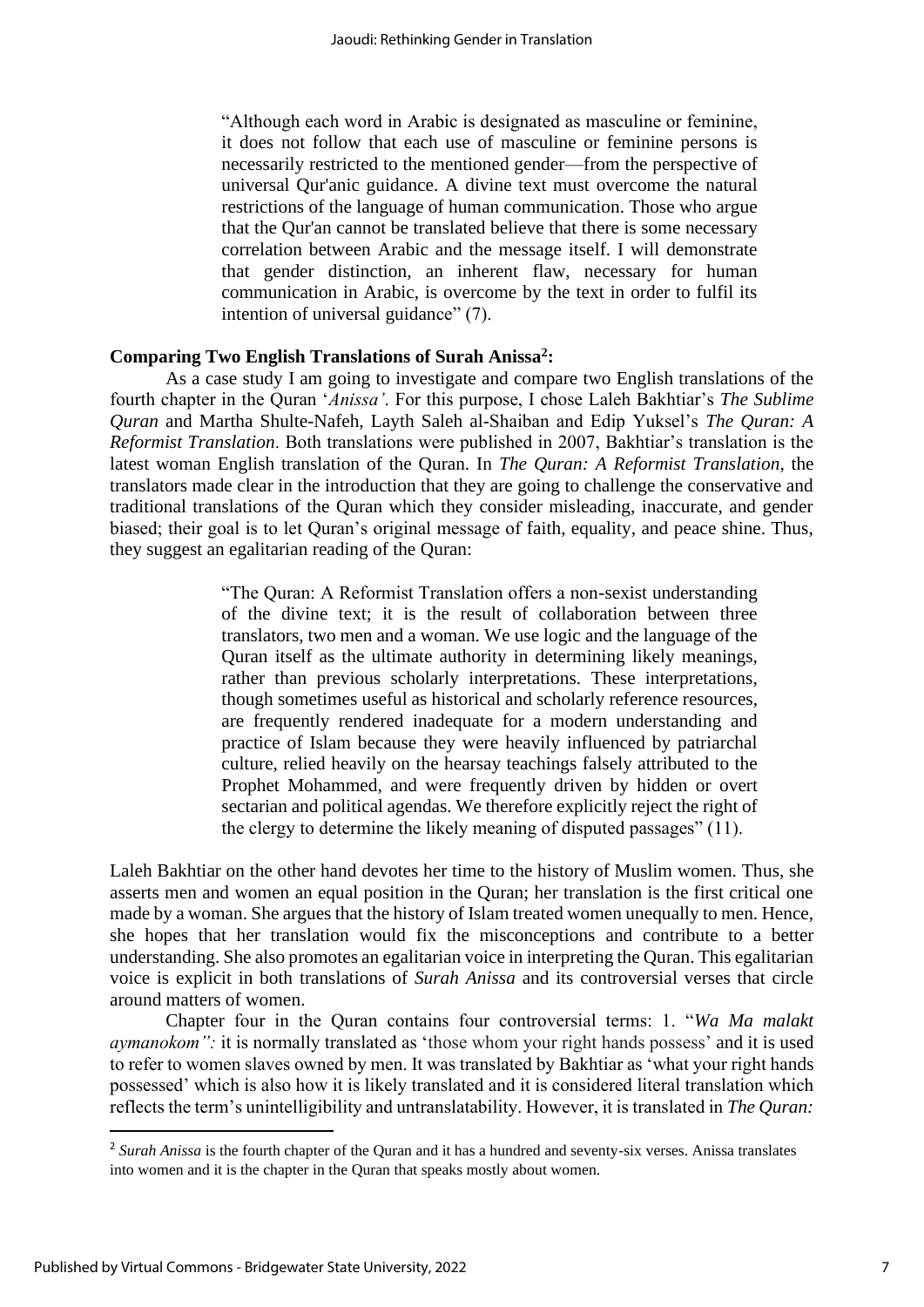*A Reformist translation* as 'those with whom you have contractual rights' which refers to women who are married to men of other religions that were in war with Muslims then they run from their husbands and seek refuge in the Muslim community without proper divorce, thus they make contracts that allow them to marry Muslims. 2. *Qawamouna* is usually translated as 'maintainers' indicating that the women should live under their husbands' care and protection. It is translated in both translations as supporters or to support which explains that they all understood the verse as an order from God to men to support their women economically and financially not that men are stronger or superior than women. Nafeh, Al-Shaikhan and Yuksel declare that translating the word *Qawamouna* by many translators as 'in charge of women' imprints their justification of their misogynist and patriarchal orientations. They argue that what is more striking about those translators is that they translate the same word in another verse as 'observe'; it is only translated in terms of hierarchy and authority when it refers to the relationship between men and women. 3. *Nushuzahona:* It is translated in most translations as 'rebellion'*.* On the one hand, it is translated by Bakhtiar as 'resistance' because she sees it as a form of women's resistance to their husband's forms of oppression. On the other, in the second translation it is translated as disloyalty which indicates a form of disloyalty and infidelity rather than disobedience. 4. *Wa Idribohona:* It is normally translated as 'beat them or strike them' referring to women but it is translated in both the translations I am discussing as 'to go away from'. Bakhtiar argues that since the Quran sees marriage as a moral act and divorce as immoral, and orders men to divorce women without harming them, suggests that there is no possibility that the word '*Daraba'* would mean to strike or to beat. Moreover, she believes that since there are 26 meanings for the verb '*Daraba'* in Arabic, we should follow what the prophet Muhammed did, which is to go away from his wives in situations of argument or misunderstanding.

The difference noticed between the two translations is that first, in *The Quran: A Reformist translation,* there is a lack of coherence between sentences mainly because of its weak use of linking and transition words. Second, Bakhtiar's translation makes use of a gendered strategy of using (F) when referring to females to avoid gender confusability since English, unlike Arabic, is a gender-neutral language. Third, in *The Quran: A Reformist translation* there is an extensive use of endnotes unlike Bakhtiar's translation. In addition, I noticed in both translations an extensive use of punctuation although the original text does not make use of any. Moreover, both translations include prefaces in which the translators explain the strategies used, clarify their intentions, and express their choices. These modern translations of the Quran serve as a new reading of the sacred scriptures that is gender friendly and supports God's universal message of love, compassion, and peace.

#### **Conclusion**

Benjamin states, "One can demonstrate that no translation would be possible if in its ultimate essence it strove for likeness to the original" (Benjamin 256). In short, translation aims at solving problems rather than emphasizing the duality of original and translation. The translator creates a space of in-betweens which negotiates linguistic and cultural emphasis on difference. Therefore, translation is not dependent on any other form of writing; it is a process of meaning recreation rather than just translating words from source to target language. Women and translation share a similar history of oppression and subordination; thus, feminists easily identify themselves with translation and find a home in the translation discipline because it permits them to make use of language to fight against gendered language itself and how it contributes to creating patriarchy and gender abuse. One of the most important female translators' contributions to the field is their translations of the sacred; they tend to read gender in religion by using several strategies which allow them to deconstruct relations of hierarchy and authority in language and reform our interpretations of the sacred.